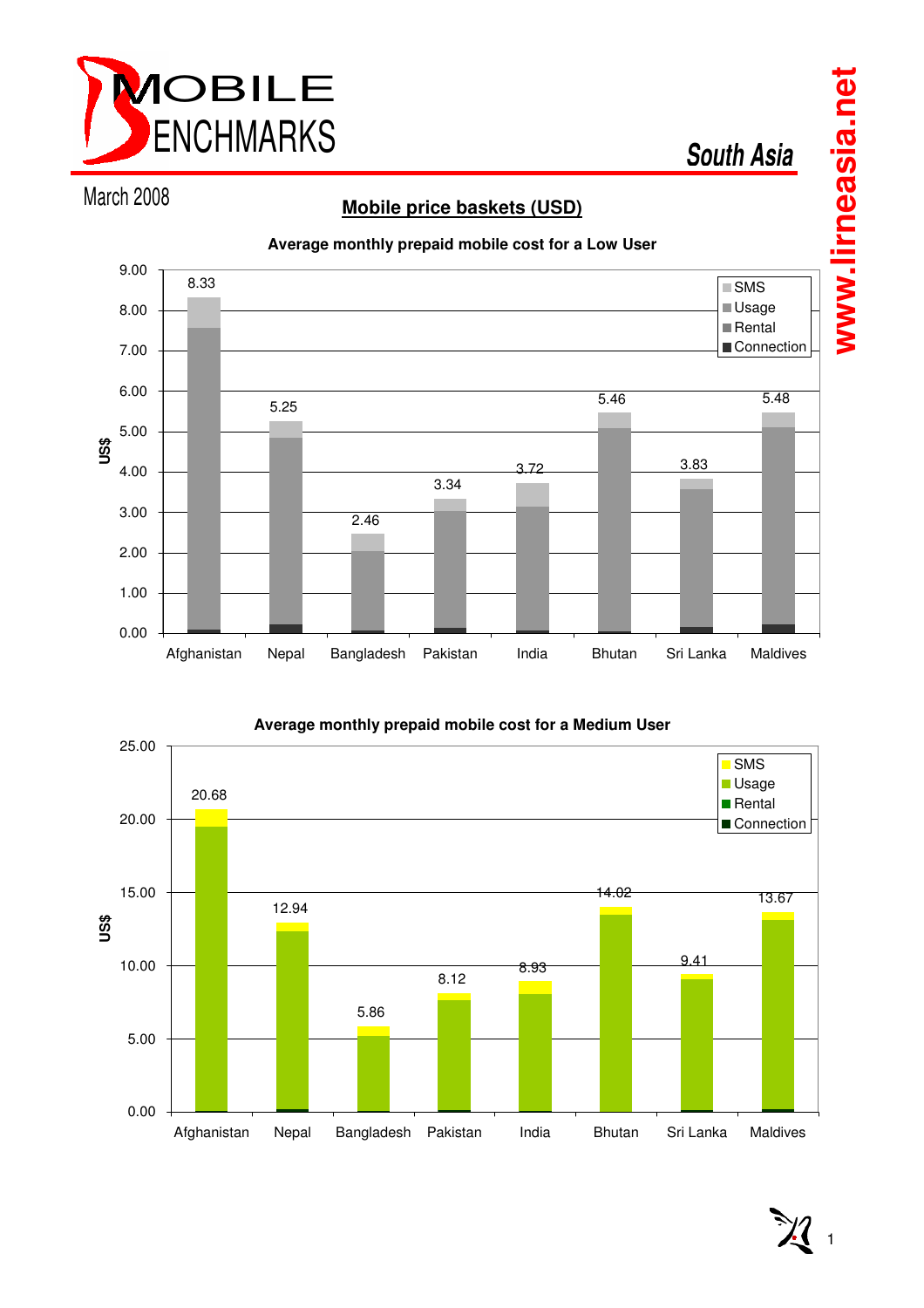

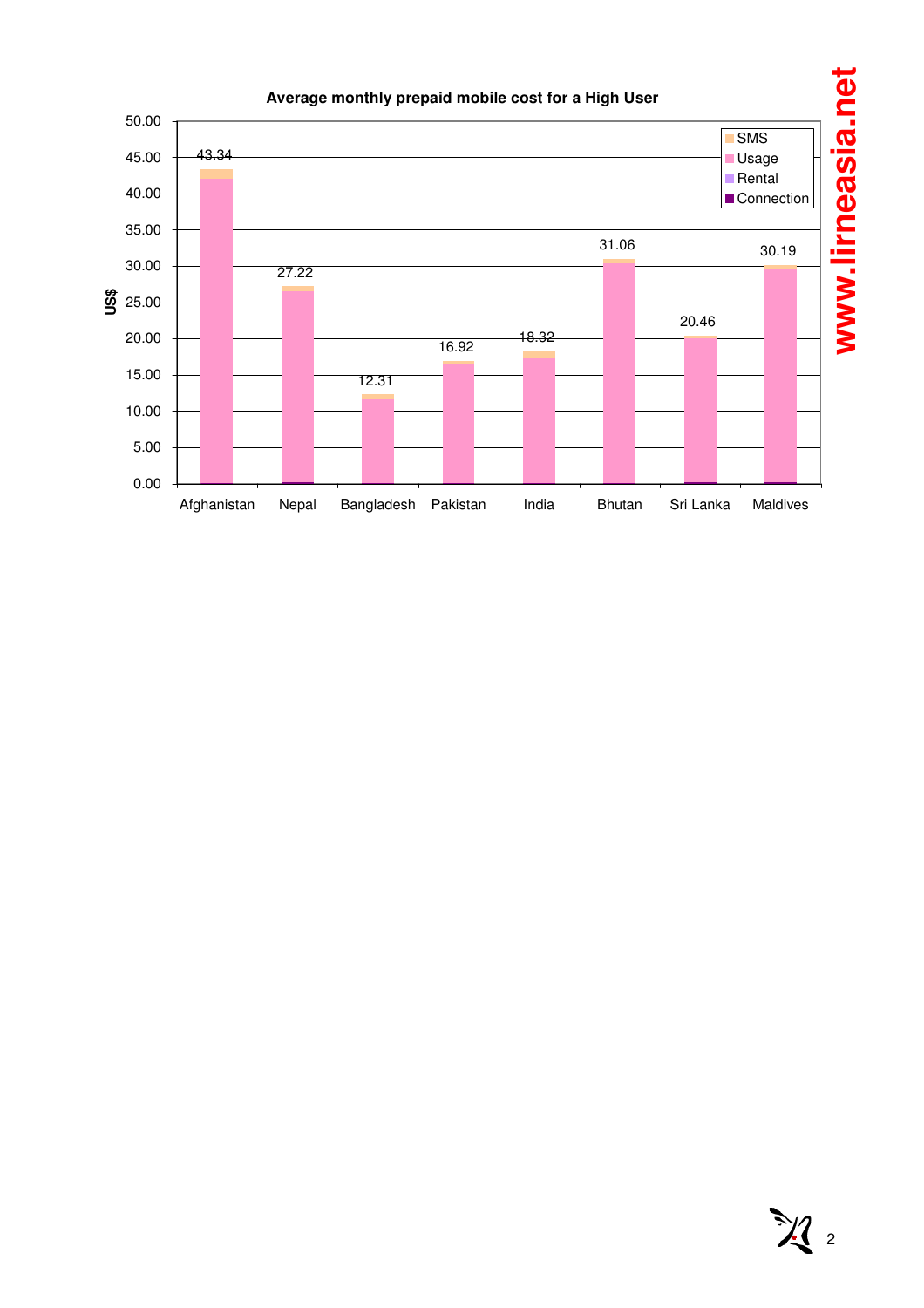

**Average monthly postpaid mobile cost for a Medium User**



 $\mathcal{X}_3$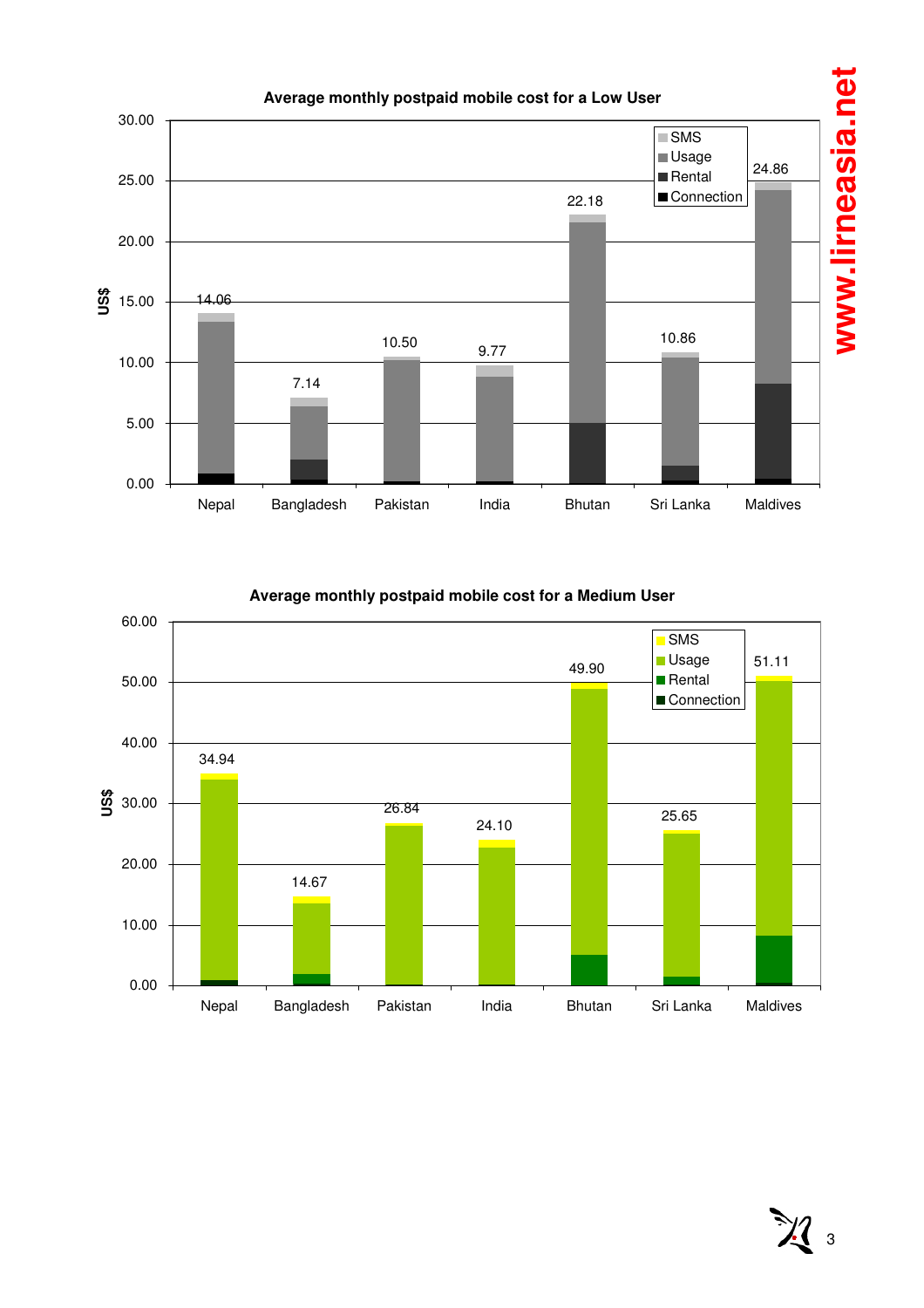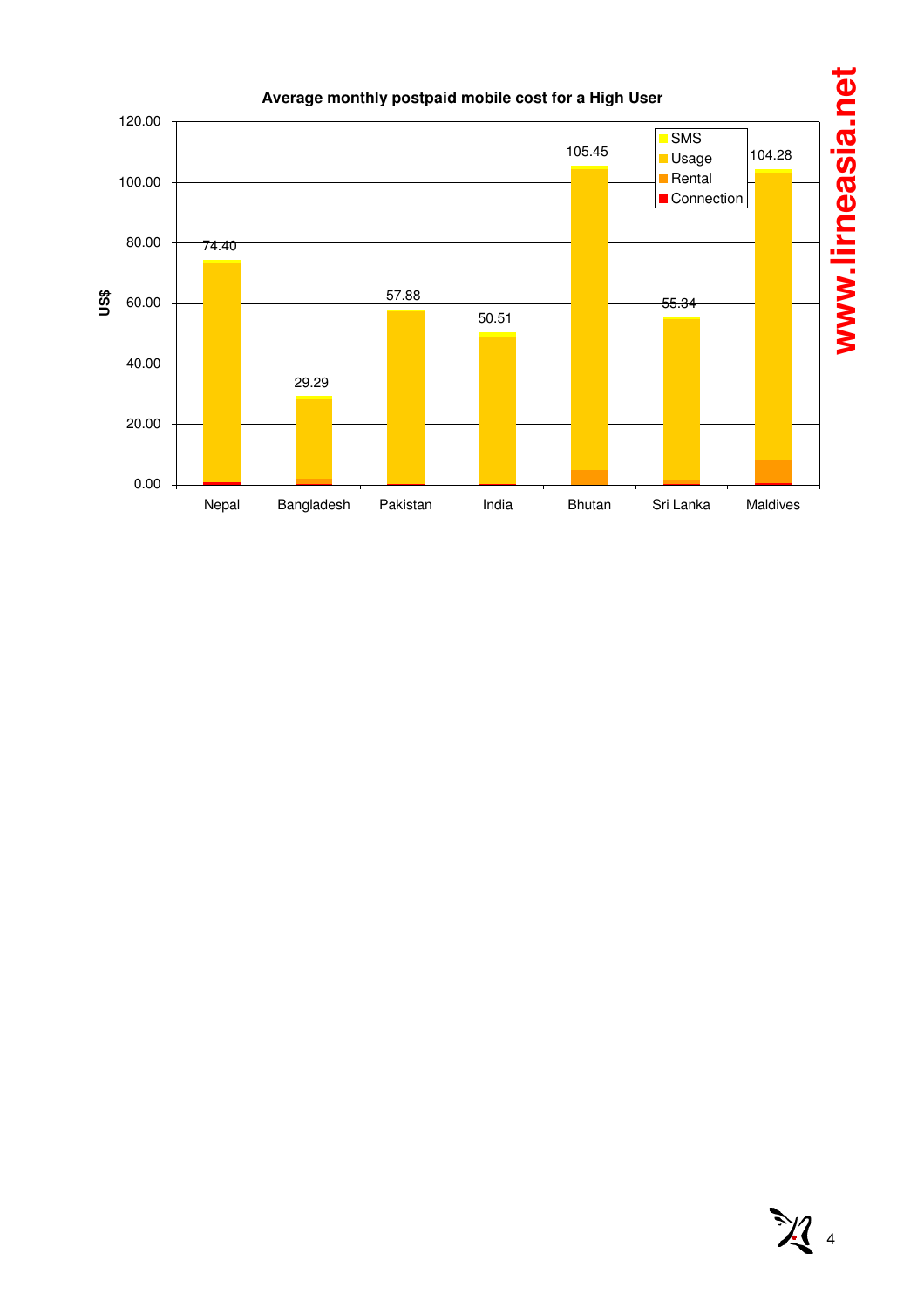# **Mobile price baskets (US\$ PPP)**





**Average prepaid monthly mobile cost for a Medium User**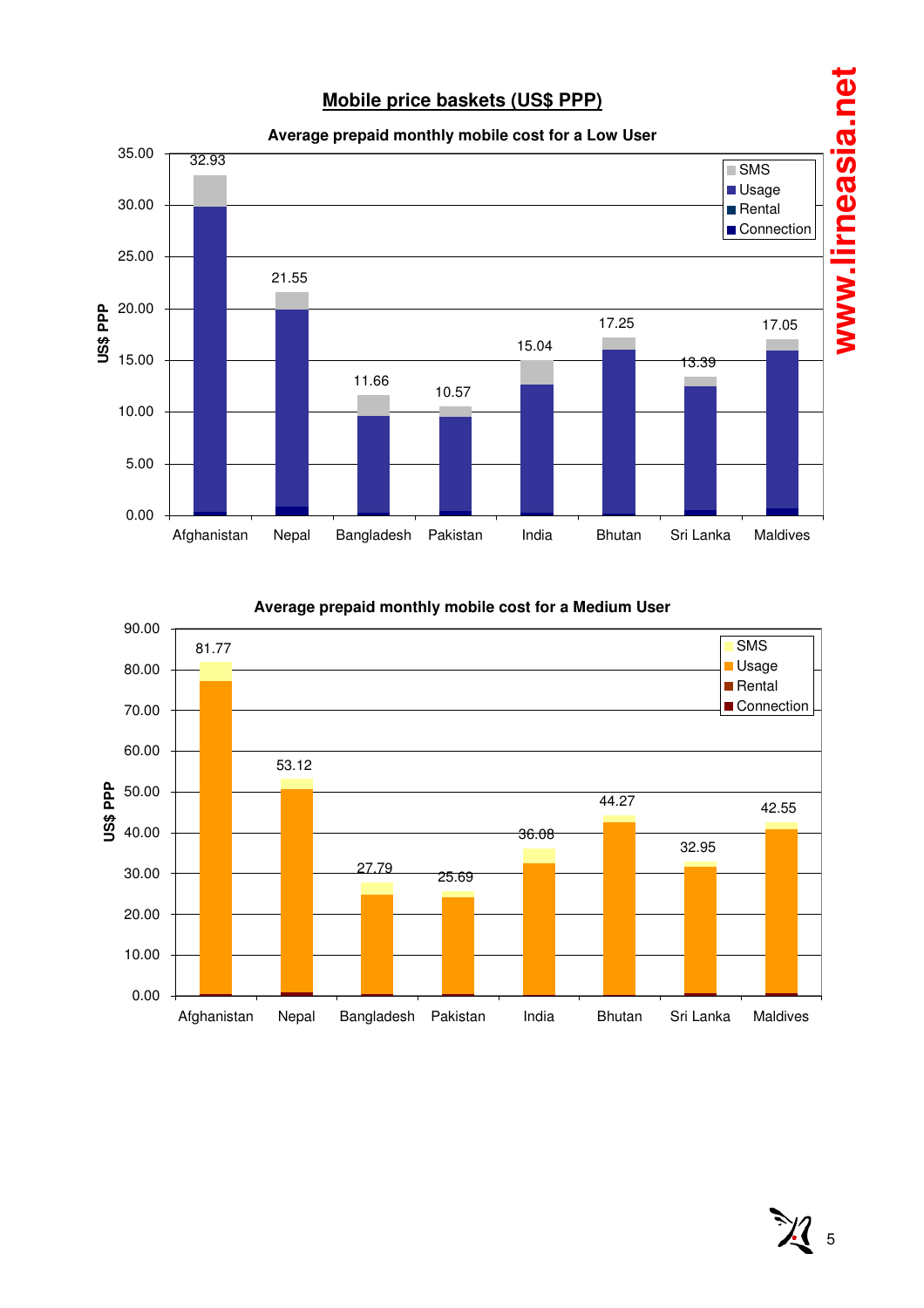

# $\mathcal{H}_{6}$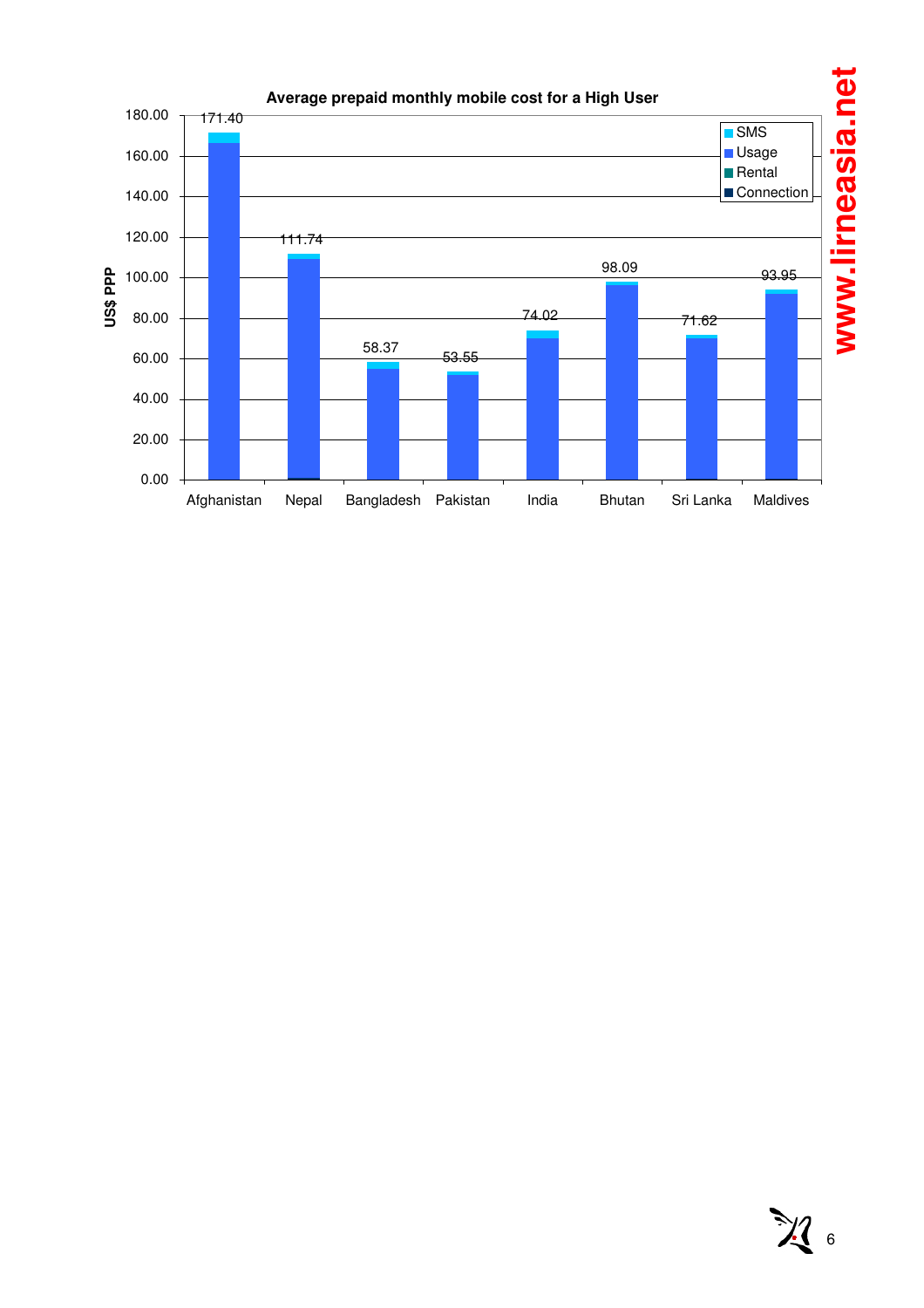

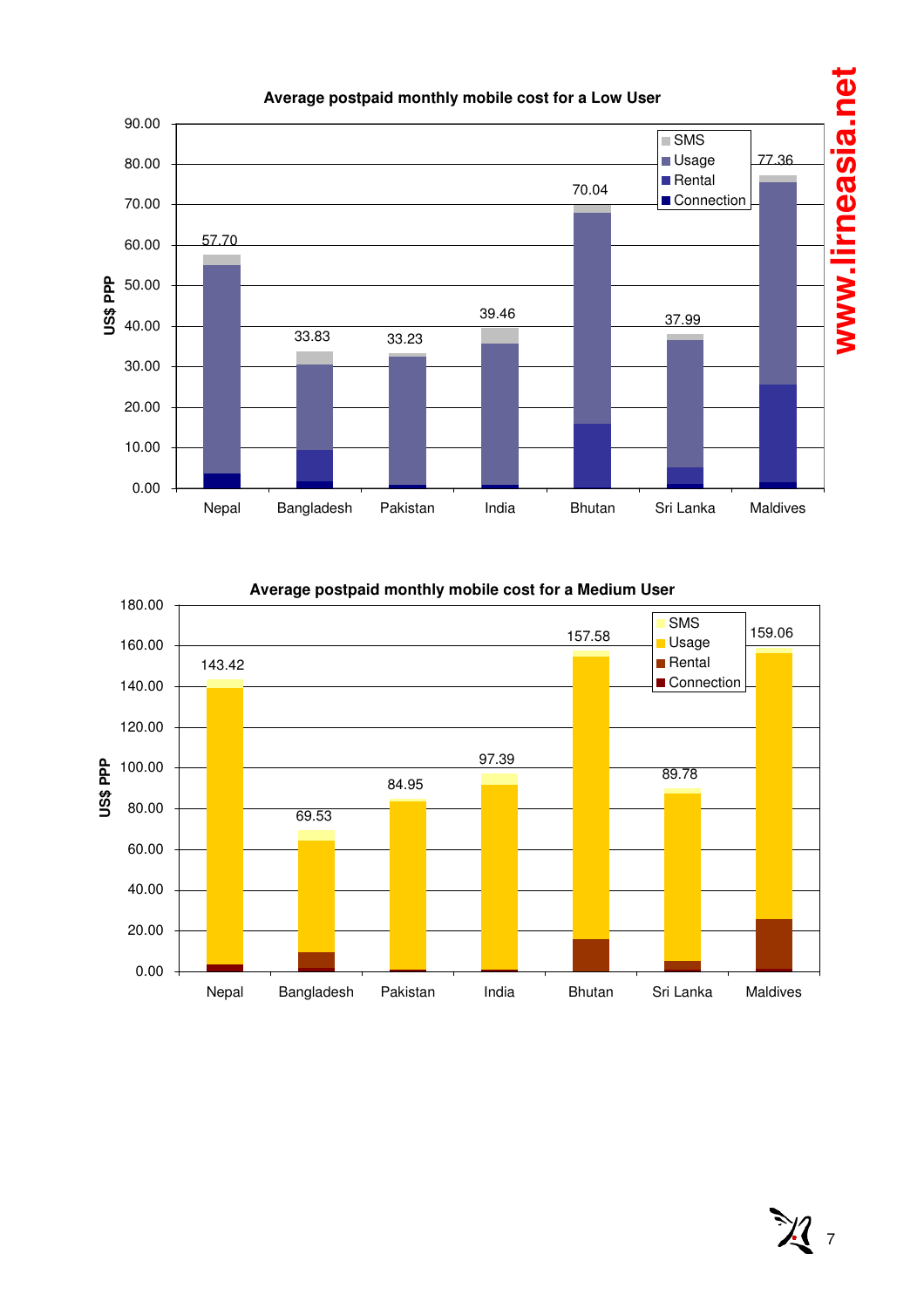

#### **Notes**

- 1. The calculation of a price basket is based on OECD methodology. Details of methodology available here. MMS and Voicemail charges and use were excluded from calculation of the basket.
- 2. Prepaid and postpaid baskets were based on data from Bangladesh (Minutes of Use [MOU] and SMS data, RACE July 2007; Subscriber data, BTRC September 2007), India (TRAI September 2007) and Sri Lanka (Operator data September 2007). Tariff data was based on data for February 2008.
- 3. A weighted average of MOU and SMS usage based on these three countries and their respective subscriber numbers was used for the calculation of prepaid and postpaid baskets for all eight countries.
- 4. OECD call distributions by duration, destination, and time of day were used since relevant data for all eight countries was not available publicly. Where this data was available, the distributions were not presented in the form required for calculating the baskets.
- 5. The most popular/cheapest tariff plans of the largest operator (based on subscriber numbers) were covered for each country.
- 6. Postpaid packages for Afghanistan were only available to corporate customers and thus were excluded from the basket.
- 7. Exchanges rates taken from www.xe.com for Afghanistan, Yahoo! Finance for Nepal, Bangladesh, Pakistan, India, Sri Lanka and Maldives, and http://www.rma.org.bt/ for Bhutan.
- 8. USD PPP estimates for 2008 taken from the IMF World Economic Outlook (WEO) Database (October 2007), available here.

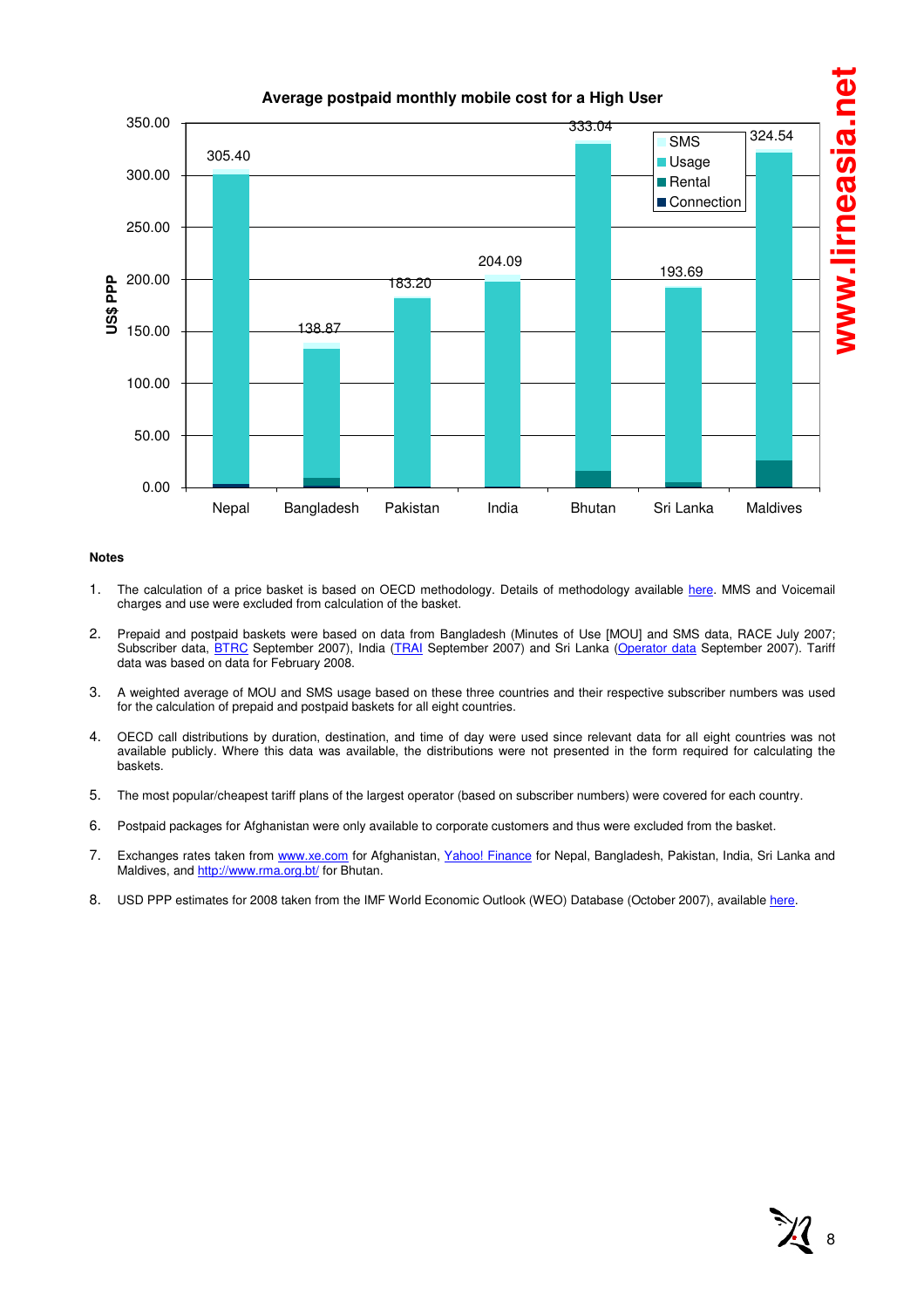# **MOBILE PRICE BASKETS (MARCH 2008 v4.1)**

### **Background**

Three kinds of price indicators:

• T-Baskets, OECD (http://www.teligen.com/t\_basket.asp)

OECD-based and OECD-authorized; takes pricing information from the Teligen Master Tariff Database. A technique to create comparable user baskets based on actual user profiles.

Takes into consideration most popular plans of the largest operator (based on subscribers) in each country; connection charges and monthly subscription; call, SMS and MMS use; taxes; and free minutes/SMS, etc.

• The Core ICT Indicators document, Partnership on Measuring ICT for Development (http://www.itu.int/ITU-D/ict/partnership/)

Compares the cost of 100 minutes of use per month (50 minutes of local peak time calling and 50 minutes of local off-peak calling), and is intended to represent an average use basket which is applicable to individual consumers.

• ITU basket of call charges Considers separate indicators for connection charges, rental, SMS and the price of a 3-minute local call.

Why OECD T-Baskets?

- Provides a comprehensive tariff indicator as opposed to other methodologies.
- Has been in use since 1995 with periodic recalibrations and improvements.

#### **Adapted methodology (based on OECD methodology)**

- 1. Basket composition:
	- a. The price of the handset and handset subsidies are **not** taken into account in the basket.
	- b. 1/3 of the registration or installation charges (i.e. depreciated over 3 years) where applicable.
	- c. Monthly rental charges and any optional charges that may apply to the package.
	- d. The usage profile will also include a number of SMS messages per month.
	- e. The three user baskets that are taken into consideration are:
		- Low user basket
		- Medium user basket
		- High user basket
	- f. Different baskets were calculated for prepaid and postpaid plans.
	- g. The baskets compositions<sup>1</sup> used are as follows:

|                                 | OECD <sup>2</sup> | Prepaid<br>basket <sup>3</sup> | <b>Postpaid</b><br>basket <sup>4</sup> |
|---------------------------------|-------------------|--------------------------------|----------------------------------------|
| Voice, minutes of use per month |                   |                                |                                        |
| Low User                        | 46                | 68                             | 207                                    |
| Medium User                     | 119               | 175                            | 535                                    |
| <b>High User</b>                | 256               | 378                            | 1155                                   |
|                                 |                   |                                |                                        |
| SMS per month                   |                   |                                |                                        |
| Low User                        | 33                | 15                             | 26                                     |
| Medium User                     | 50                | 23                             | 39                                     |
| High User                       | 55                | 26                             | 43                                     |

 $\overline{a}$ 

<sup>&</sup>lt;sup>1</sup> OECD methodology includes MMS data in addition to call and SMS data; however, due to low use and/or even the lack of provision of this service in the South Asian countries considered here, this component has been removed from our basket comparisons.<br><sup>2</sup> OECD methodology provides call volumes not veer. Since data from the countries considered here are

OECD methodology provides call volumes per year. Since data from the countries considered here are available in the form of minutes of use per month or year and not in call volumes, we convert OECD call volumes into minutes of use per year or month, by

making use of the average duration of call data (as discussed in point 5).<br><sup>3</sup> The prepaid basket is based on data from Bangladesh (MOU and SMS data, RACE July 2007; Subscriber data, <u>BTRC</u> September 2007), India (TRAI September 2007), and Sri Lanka (Operator data September 2007) weighted by total mobile subscriber data for the three countries, and was used to calculate the baskets for all 8 countries. Only average/medium user data is available publicly, therefore the OECD low:medium:high user ratios were applied to the prepaid and postpaid baskets. 4 This basket is based on data as specified above.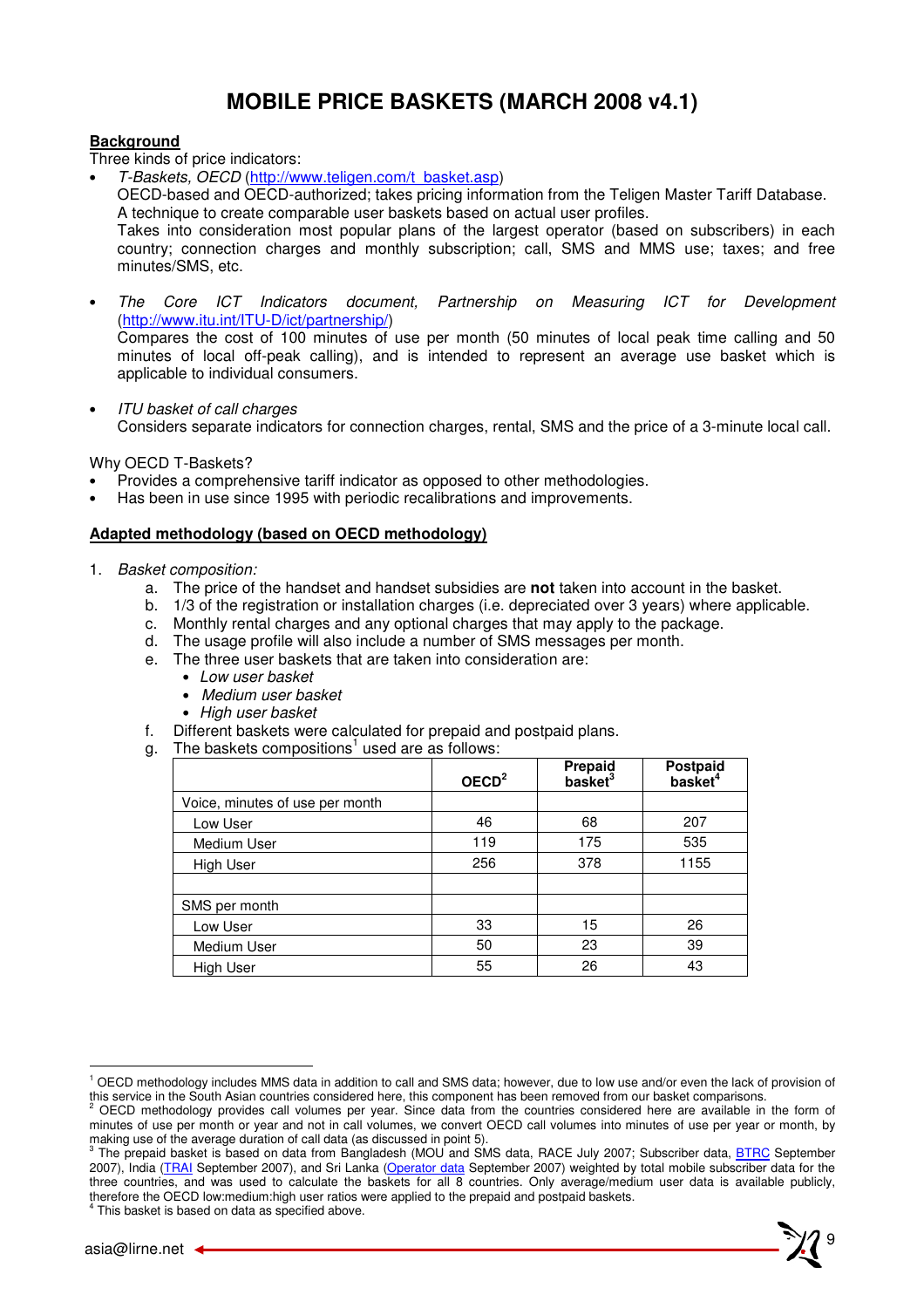- 2. Call destination (in minutes):
	- a. Local area fixed line: this is used to accommodate the tariffs that have separate charges for the local area. When such charges are not available, this proportion of minutes is included in the 'National fixed line' category.
	- b. National fixed line: this covers all fixed line minutes outside the local area, except in cases as noted above.
	- c. Same network mobile (On-net): this includes all minutes to mobiles in the same mobile network as the caller. In the case of differences between on-net local and national tariffs, the total on-net minutes are weighted by 65% to 35% respectively and total charges are calculated based on this split.
	- d. Other network mobile (Off-net): this includes minutes to all other mobile networks in the caller's country. When the charges are different depending on destination network, the market shares based on subscriber numbers are used for weighting the charges. Up to three other networks will be considered in each country.
	- e. Distribution of minutes across different destinations are given as a percentage of the total number of minutes used/month. This distribution was used across all baskets:

| Call made to           | Low User | <b>Medium User</b> | <b>High User</b> |
|------------------------|----------|--------------------|------------------|
| Local, Fixed line      | 0.16     | 0.15               | 0.14             |
| National, Fixed line   | 0.08     | 0.08               | 0.08             |
| On-net, Mobile         | 0.52     | 0.52               | 0.51             |
| Off-net, Mobile        | 0.24     | 0.26               | 0.28             |
| Voicemail <sup>5</sup> | 0.00     | 0.00               | 0.00             |

#### 3. SMS destination:

- a. On-net: this includes all SMSs to mobiles in the same mobile network as the sender. In the case of differences between on-net local and national tariffs, the total on-net SMSs are weighted by 65% to 35% respectively and total charges are calculated based on this split.
- b. Off-net: this includes SMSs to all other mobile networks in the sender's country. When the charges are different depending on destination network, the market shares based on subscriber numbers are used for weighting the charges. Up to three other networks will be considered in each country.

| <b>SMS</b> | Low user | <b>Medium user</b> | High user |  |  |
|------------|----------|--------------------|-----------|--|--|
| On-net     | 0.65     | 0.65               | 0.65      |  |  |
| Off-net    | 0.35     | 0.35               | 0.35      |  |  |

- 4. Peak/off-peak differentials: Instead of splitting time and day into distinct times and days the following approach will be used:
	- a. Peak at weekdays most expensive time during daytime
	- b. Off-peak at weekdays cheapest time before midnight
	- c. Weekend at daytime Sundays
	- d. Distribution of minutes over time of day is given as a percentage of the number of minutes $6$ :

|          | <b>Low User</b> | <b>Medium User</b> | <b>High User</b> |
|----------|-----------------|--------------------|------------------|
| Peak     | 0.48            | 0.50               | 0.60             |
| Off peak | 0.25            | 0.24               | 0.19             |
| Weekend  | 0.27            | 0.26               | 0.21             |

- 5. Call duration: There will be four separate call durations:
	- a. Local and national fixed line calls
	- b. Same network mobile calls (On-net)
	- c. Other network mobile calls (Off-net)
	- d. Voicemail calls
	- e. Call durations for each basket:

| By duration                    | <b>Low User</b> | <b>Medium User</b> | <b>High User</b> |
|--------------------------------|-----------------|--------------------|------------------|
| Local and national, Fixed line | 1.5             | .8                 |                  |
| On-net, Mobile                 | 1.6             | .9                 | 1.9              |
| Off-net, Mobile                |                 |                    | 1.8              |

<sup>&</sup>lt;sup>5</sup> As of February 2006, OECD baskets take voicemail into consideration; however this service/feature is not included in the Asian-based baskets at this time (due to low use and/or even the lack of provision of this service) and the OECD call distributions have been

 $\overline{a}$ 

adjusted accordingly.<br><sup>6</sup> Where there are no separate peak and off-peak charges (as in the case of India, Nepal, and Pakistan), the distribution of minutes over time of day was not applied to the baskets.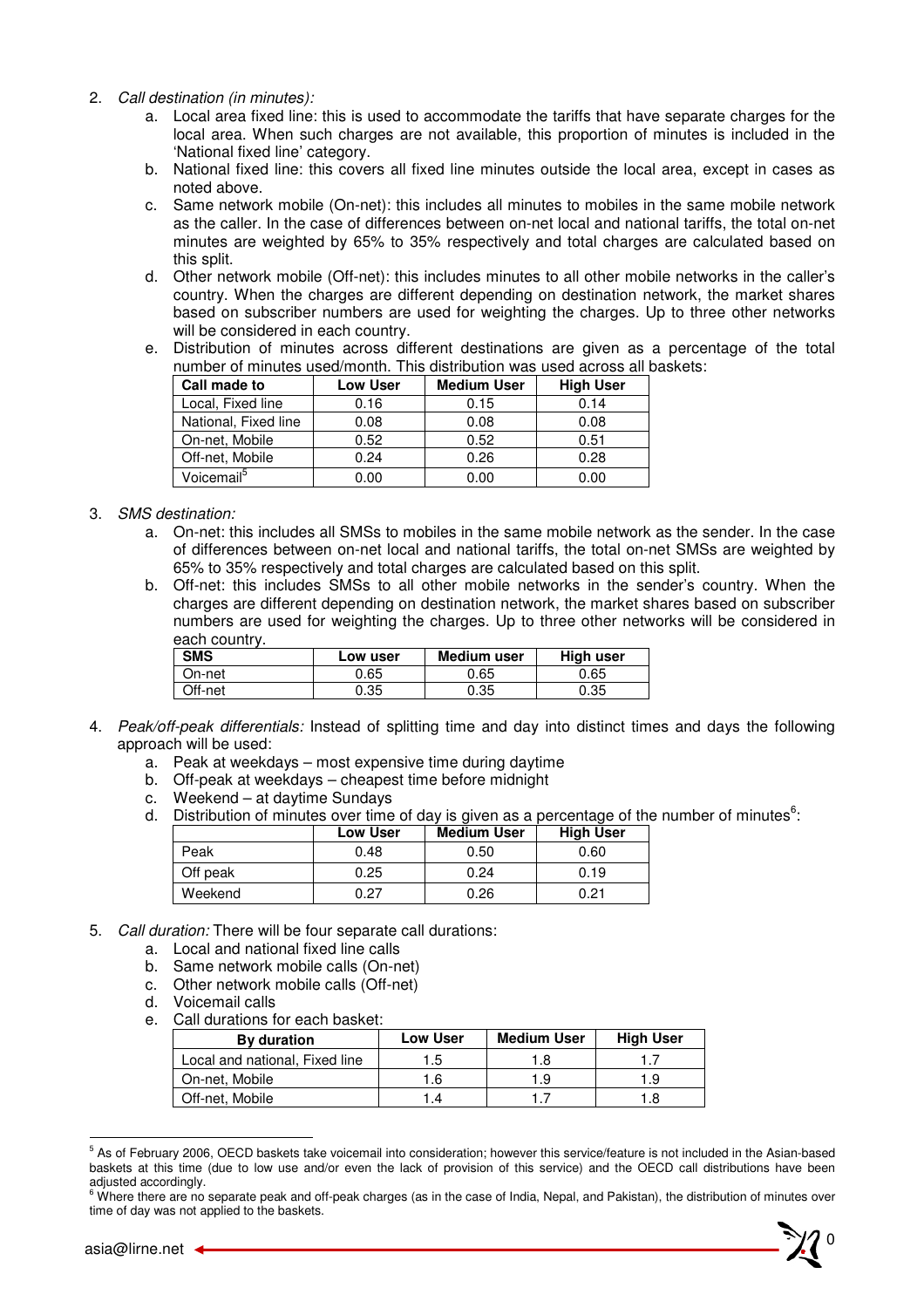- 6. Treatment of taxes: Tariffs include value added tax (VAT), goods and services tax (GST) and/or any other communication levies.
- 7. Inclusive minutes and SMS messages:
	- a. Any inclusive minutes will be deducted from the basket before starting the calculation of usage cost. The inclusive minutes are assumed to be used up with the same calling pattern is described in the basket i.e. the same/peak off-peak ratio and the same distribution across destinations. Where the inclusive minutes are clearly limited to specific destinations or times of day this will be taken into account. No transfer of unused minutes is taken into account.
	- b. Any inclusive SMS message will be deducted from the basket before starting the calculation of SMS cost, up to the number of messages in the basket.
- 8. Selection of package and operator:
	- a. The largest operator (by subscriber numbers) in each country is considered.
	- b. The cheapest tariff plan of the largest operator is considered:
		- for prepaid plans with the lowest connection charges; and
		- for postpaid plans with the lowest rental are considered.

These plans are applied across all three baskets (low, medium and high).<sup>7</sup>

- 9. Timeframe: Basket results are calculated for a period of one month.
- 10. Currency calculations: Tariffs are made available in US\$ and US\$ PPP.
- 11. Other assumptions:
	- a. For most countries considered here, data on call and SMS distributions by destination, time of day and duration were not publicly available. Where available, these distributions were not presented in the form required for calculating the baskets, and available only for average users (i.e. applicable to medium user baskets). As such the latest OECD weights have been utilized (detailed above in points 2, 3, 4, and 5) to calculate the price baskets for all eight countries. While the OECD weights may not reflect Asian usage patterns accurately, they were loosely verified using LIRNEasia's Teleuse@BOP findings and were deemed applicable for use.
	- b. Incoming call charges have been considered in the construction of the baskets, on the assumption that outgoing minutes = incoming minutes. Every country considered here is given an incoming component – and in CPP countries (Afghanistan, Nepal, Pakistan, India, Bhutan, and Maldives) the price is zero; in RPP countries (Bangladesh and Sri Lanka) this value is zero or close to zero, largely due to the number of free incoming minutes provided in the plans considered.

#### **Tariff packages**

- Afghanistan Roshan<sup>8</sup>
	- a. Prepaid SIM Aali
- 2. Nepal Mero Mobile
	- a. Postpaid Postpaid
	- b. Prepaid Access
- 3. Bangladesh Grameen Phone
	- a. Postpaid Xplore1
	- b. Prepaid Smile
- 4. Pakistan Mobilink
	- a. Postpaid Indigo Freedom Plan 1
	- b. Prepaid Jazz Budget



 $\overline{a}$ 

 $^7$  Although it would seem more suitable to apply a plan targeted at low users (assuming plans with low rental + high usage charges are targeted at this group of users) for low user baskets, and a plan targeted at medium and higher users (assuming high rental + low usage charges are targeted at these groups of users) for medium and high user baskets, the difficulties in deciding which plans to consider based on the assumptions mentioned, and the lack of information on who uses which plans (i.e. are we certain that low, medium and high users of mobile opt for the plans targeted at them?) render this almost impossible. Also, the use of varying tariff plans across different user baskets makes the comparison of results from one country to another somewhat arbitrary.<br><sup>8</sup> Postpaid packages are only available to corporate customers and thus were excluded from the basket.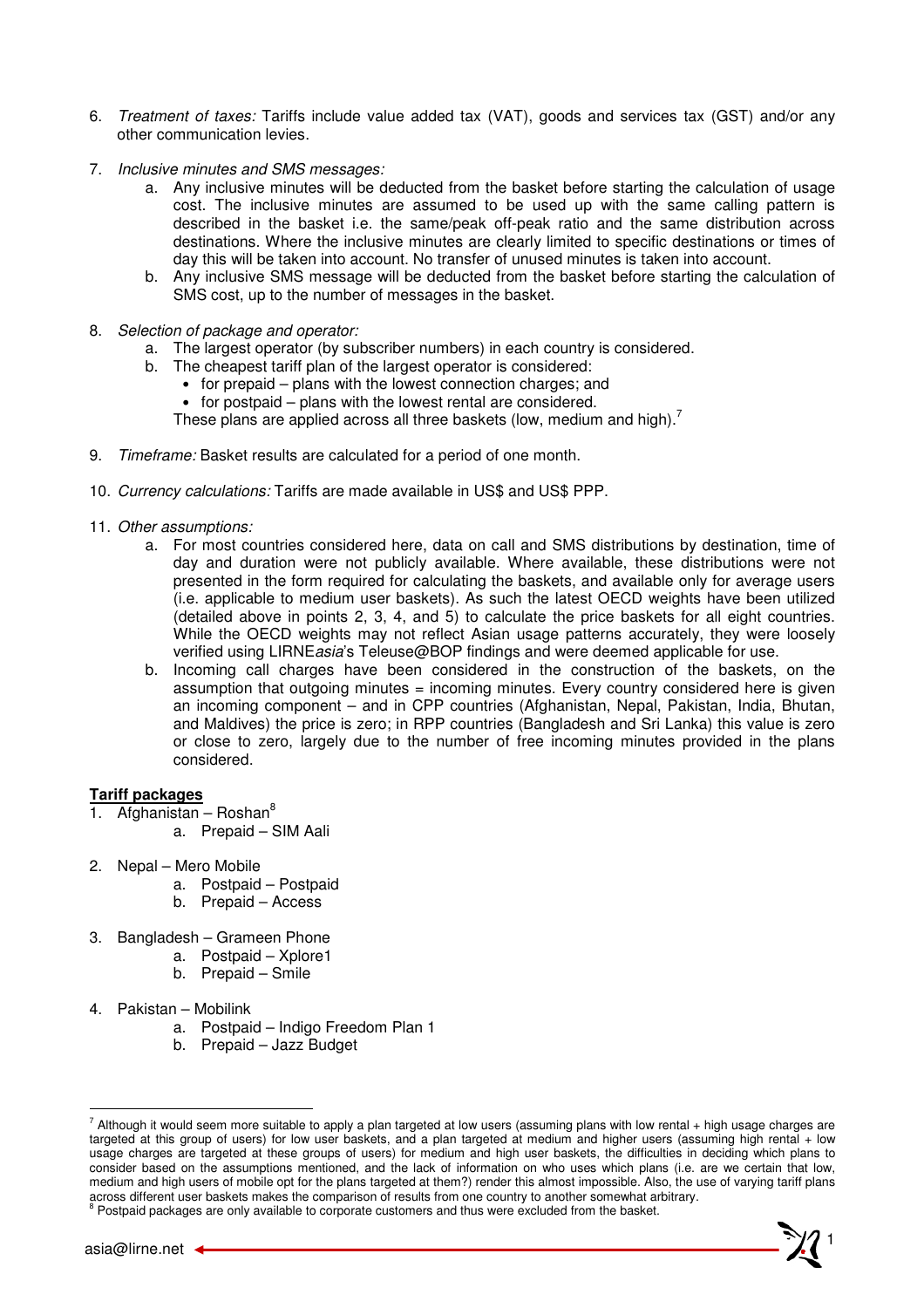- 5. India Bharti Airtel
	- a. Postpaid Advance Rental Plan
	- b. Prepaid Regular
- 6. Bhutan B-Mobile
	- a. Postpaid Super 200 Plan
	- b. Prepaid Prepaid
- 7. Sri Lanka Dialog GSM
	- a. Postpaid Lite 103
	- b. Prepaid KIT Standard
- 8. Maldives Dhiraagu
	- a. Postpaid Basic
	- b. Prepaid Prepaid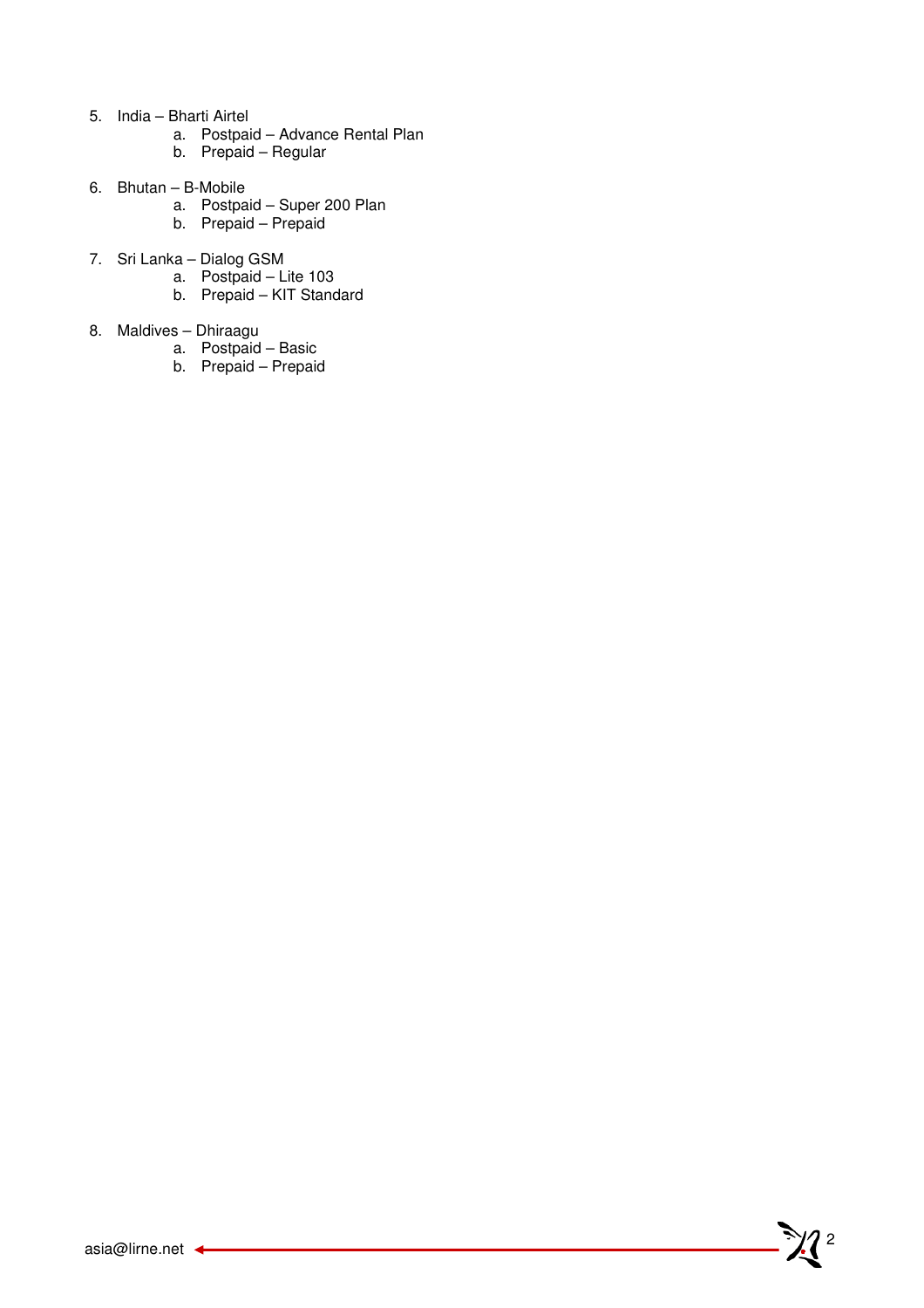## **Mobile tariff comparison**

| <b>POSTPAID</b>                  |                                                                           |           |                                                   | <b>NEPAL</b>             | <b>BANGLADESH</b> | <b>PAKISTAN</b>       | <b>INDIA</b><br><b>BHUTAN</b><br><b>SRI LANKA</b> |                             |       | <b>MALDIVES</b>                  |                                   |                       |                          |
|----------------------------------|---------------------------------------------------------------------------|-----------|---------------------------------------------------|--------------------------|-------------------|-----------------------|---------------------------------------------------|-----------------------------|-------|----------------------------------|-----------------------------------|-----------------------|--------------------------|
|                                  |                                                                           |           |                                                   | Postpaid                 | Xplore1           | Indigo Freedom Plan 1 |                                                   | <b>Advanced Rental Plan</b> |       |                                  | Super 200 Plan<br><b>Lite 103</b> |                       | <b>Basic</b>             |
| <b>Connection Charges</b>        |                                                                           |           |                                                   | 31.25                    | 11.66             | 7.98                  |                                                   | 6.31                        |       |                                  | 2.48                              | 9.33                  | 15.55                    |
| Subscription (rental) fee        |                                                                           |           |                                                   | 0                        | 1.46              | $\pmb{0}$             |                                                   | $\pmb{0}$                   |       |                                  | 4.96                              | 0.93                  | 7.81                     |
| Free minutes (in local currency) |                                                                           | 7.81      | N/A                                               | N/A                      |                   | N/A                   |                                                   | 3.72                        |       | First 3 minutes incoming<br>free | N/A                               |                       |                          |
|                                  |                                                                           |           |                                                   |                          |                   | Local                 | <b>National</b>                                   | <b>CDMA</b>                 | Local | <b>National</b>                  |                                   |                       |                          |
|                                  |                                                                           |           | Peak<br>$\mathbf 0$<br>$\mathbf 0$<br>$\mathbf 0$ |                          | $\mathbf 0$       | $\mathbf 0$           | N/A                                               | $\mathbf 0$                 | 0     | 0.056                            | $\mathbf 0$                       |                       |                          |
|                                  |                                                                           | Incoming  | Off-peak                                          | N/A                      | $\Omega$          | N/A                   | N/A                                               | N/A                         | N/A   | $\pmb{0}$                        | 0                                 | 0.019                 | $\mathsf 0$              |
|                                  | Fixed                                                                     |           | Weekend                                           | N/A                      | N/A               | N/A                   |                                                   | N/A                         | N/A   | $\mathbf 0$                      | 0                                 | 0.019                 | $\mathbf{0}$             |
|                                  |                                                                           |           | Peak                                              | 0.047                    | 0.022             | 0.046                 | 0.025                                             | 0.061                       | N/A   | 0.056                            | 0.112                             | 0.056                 | 0.094                    |
|                                  | Off-peak<br>Outgoing<br>N/A<br>0.022<br>N/A                               |           | N/A                                               | N/A                      | N/A               | 0.045                 | 0.093                                             | 0.047                       | 0.070 |                                  |                                   |                       |                          |
|                                  |                                                                           |           | Weekend                                           | N/A                      | N/A               | N/A                   | N/A                                               | N/A                         | N/A   | 0.037                            | 0.074                             | 0.019                 | 0.043                    |
|                                  |                                                                           |           | Peak                                              | $\mathbf 0$              | $\mathbf 0$       | $\mathbf 0$           | $\mathbf 0$                                       | 0                           | N/A   | $\mathbf 0$                      | 0                                 | 0.056                 | $\mathbf 0$              |
|                                  |                                                                           | Incoming  | Off-peak                                          | N/A                      | $\Omega$          | N/A                   | N/A                                               | N/A                         | N/A   | $\pmb{0}$                        | 0                                 | 0.019                 | $\mathsf{O}\xspace$      |
| Usage                            | Weekend<br>N/A<br>N/A<br>N/A<br>On-net<br>Peak<br>0.047<br>0.022<br>0.037 |           |                                                   | N/A                      | N/A               | N/A                   | $\mathbf 0$                                       | 0                           | 0.019 | $\mathbf 0$                      |                                   |                       |                          |
| charges                          |                                                                           |           |                                                   |                          |                   | 0.025                 | 0.061                                             | N/A                         | 0.056 | 0.112                            | 0.028                             | 0.094                 |                          |
|                                  |                                                                           | Outgoing  | Off-peak                                          | N/A                      | 0.004             | N/A                   | N/A                                               | N/A                         | N/A   | 0.045                            | 0.093                             | 0.028                 | 0.070                    |
|                                  |                                                                           |           | Weekend                                           | N/A                      | N/A               | N/A                   | N/A                                               | N/A                         | N/A   | 0.037                            | 0.074                             | 0.019                 | 0.043                    |
|                                  |                                                                           |           | Peak                                              | $\mathbf 0$              | $\mathbf 0$       | $\pmb{0}$             | $\mathbf 0$                                       | $\mathsf 0$                 | N/A   | $\mathbf 0$                      | 0                                 | $\mathbf 0$           | 0                        |
|                                  |                                                                           | Incoming  | Off-peak                                          | N/A                      | $\mathbf 0$       | N/A                   | N/A                                               | N/A                         | N/A   | $\mathsf{O}\xspace$              | 0                                 | $\mathsf{O}$          | $\mathbf 0$              |
|                                  | Off-net                                                                   |           | Weekend                                           | N/A                      | N/A               | N/A                   | N/A                                               | N/A                         | N/A   | $\mathbf 0$                      | 0                                 | $\mathbf 0$           | $\mathbf 0$              |
|                                  |                                                                           |           | Peak                                              | 0.063                    | 0.022             | 0.060                 | 0.025                                             | 0.061                       | N/A   | 0.130                            | 0.130                             | 0.056                 | 0.102                    |
|                                  |                                                                           | Outgoing  | Off-peak                                          | N/A                      | 0.022             | N/A                   | N/A                                               | N/A                         | N/A   | 0.130                            | 0.130                             | 0.047                 | 0.102                    |
|                                  |                                                                           |           | Weekend                                           | N/A                      | N/A               | N/A                   | N/A                                               | N/A                         | N/A   | 0.130                            | 0.130                             | 0.019                 | 0.043                    |
| <b>Free SMS</b>                  |                                                                           |           |                                                   | N/A                      | N/A               | 10                    | N/A                                               |                             | N/A   | N/A                              | N/A                               |                       |                          |
|                                  |                                                                           |           | Basic charge                                      | N/A                      | N/A               | 0.016                 | 0.025<br>0.050<br>0.025                           |                             |       | N/A                              | N/A                               | N/A                   |                          |
| <b>SMS charges</b>               |                                                                           |           | On-net                                            | 0.02                     | 0.02              | N/A                   | N/A                                               | N/A                         | N/A   | 0.025                            |                                   | 0.009                 | 0.016                    |
|                                  |                                                                           |           | Off-net                                           | 0.03                     | 0.03              | N/A                   | N/A                                               | N/A                         | N/A   |                                  | 0.025                             | 0.019                 | 0.039                    |
| <b>Free MMS</b>                  |                                                                           |           |                                                   | N/A                      | N/A               | N/A                   |                                                   | N/A                         |       |                                  | N/A                               | N/A                   | N/A                      |
|                                  |                                                                           |           | Basic charge                                      | 0.078                    | $\mathbf 0$       | 0.096                 |                                                   | 0.126                       |       |                                  | N/A                               | N/A                   | 0.039                    |
| <b>MMS Charges</b>               |                                                                           |           | On-net                                            | N/A                      | N/A               | N/A                   |                                                   | N/A                         |       |                                  | N/A                               | 0.019                 | N/A                      |
|                                  |                                                                           |           | Off-net                                           | N/A                      | N/A               | N/A                   |                                                   | N/A                         |       |                                  | N/A                               | 0.065                 | N/A                      |
|                                  |                                                                           |           | Registration                                      |                          |                   |                       |                                                   |                             |       |                                  |                                   |                       |                          |
| Voice-mail                       |                                                                           |           | Deposit                                           |                          |                   |                       |                                                   |                             |       |                                  | 0.025                             |                       |                          |
|                                  |                                                                           | Retrieval |                                                   | 0.047                    | $\mathbf 0$       | 0.064                 |                                                   | 0.076                       |       |                                  | 0.025                             | 0.028                 | 0                        |
| Exchange rate: $USD 1 =$         |                                                                           |           |                                                   | <b>NPR</b><br>64.00      | BDT 68.63         | PKR 62.65             |                                                   | INR 39.61                   |       |                                  | BTN 40.29                         | LKR 107.20            | MVR 12.80                |
| <b>Source</b>                    |                                                                           |           |                                                   | Yahoo!<br><b>Finance</b> | Yahoo! Finance    | <b>Yahoo! Finance</b> |                                                   | <b>Yahoo! Finance</b>       |       |                                  | http://www.rma.org.bt             | <b>Yahoo! Finance</b> | Yahoo!<br><b>Finance</b> |
| asia@lirne.net ←                 |                                                                           |           |                                                   |                          |                   |                       |                                                   |                             |       |                                  |                                   |                       | 13                       |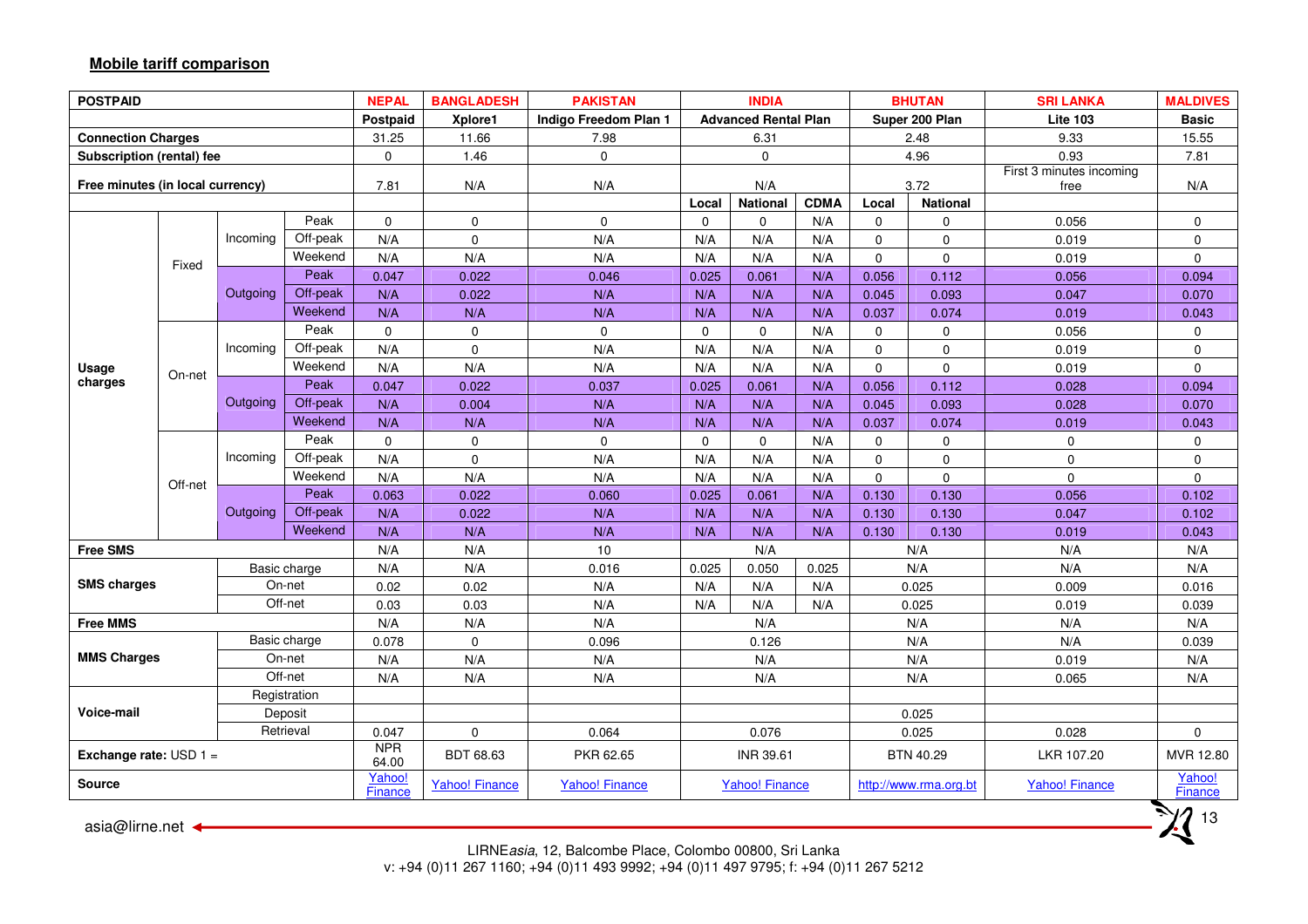| <b>PREPAID</b>            |                  | <b>AFGHANISTAN</b> | <b>NEPAL</b> | <b>BANGLADESH</b>   | <b>PAKISTAN</b> |              | <b>INDIA</b>          | <b>BHUTAN</b> | <b>SRI LANKA</b>      | <b>MALDIVES</b> |                     |              |
|---------------------------|------------------|--------------------|--------------|---------------------|-----------------|--------------|-----------------------|---------------|-----------------------|-----------------|---------------------|--------------|
|                           |                  |                    |              | <b>SIM Aali</b>     | <b>Access</b>   | <b>Smile</b> | Indigo Freedom Plan 1 |               | Regular               | Prepaid         | <b>KIT Standard</b> | Prepaid      |
| <b>Connection Charges</b> |                  |                    |              | 3.04                | 7.80            | 2.19         | 4.79                  |               | 2.50                  | 1.86            | 5.60                | 7.73         |
| Subscription (rental) fee |                  |                    |              | $\mathbf 0$         | $\mathbf 0$     | $\mathbf 0$  | $\mathbf 0$           |               | $\mathbf 0$           | $\mathbf 0$     | $\mathsf 0$         | $\mathbf 0$  |
|                           |                  |                    |              |                     |                 |              |                       |               | First minute incoming |                 |                     |              |
| Free minutes (in US\$)    |                  |                    |              | 2.00                | 1.56            | $\mathbf 0$  | $\mathbf 0$           |               | $\mathsf{O}$          | 1.24            | free                | 0            |
|                           |                  |                    |              |                     |                 |              |                       | Local         | National              |                 |                     |              |
|                           |                  |                    | Peak         | $\mathbf 0$         | $\mathsf 0$     | $\mathbf{0}$ | $\mathbf{0}$          | $\mathbf 0$   | $\mathbf 0$           | $\mathbf 0$     | 0.056               | $\mathbf 0$  |
|                           |                  | Incoming           | Off-peak     | $\mathbf 0$         | N/A             | $\mathbf 0$  | N/A                   | N/A           | N/A                   | $\mathbf 0$     | 0.019               | $\mathbf 0$  |
|                           |                  |                    | Weekend      | N/A                 | N/A             | N/A          | N/A                   | N/A           | N/A                   | $\mathbf 0$     | 0.019               | $\mathbf{0}$ |
|                           | Fixed            |                    | Other        | N/A                 | N/A             | N/A          | N/A                   | N/A           | N/A                   | N/A             | 0.019               | N/A          |
|                           |                  |                    | Peak         | 0.111               | 0.055           | 0.029        | 0.046                 | 0.025         | 0.069                 | 0.067           | 0.056               | 0.078        |
|                           |                  | Outgoing           | Off-peak     | 0.111               | N/A             | 0.029        | N/A                   | N/A           | N/A                   | 0.063           | 0.065               | 0.063        |
|                           |                  |                    | Weekend      | N/A                 | N/A             | N/A          | N/A                   | N/A           | N/A                   | 0.045           | 0.028               | 0.043        |
|                           |                  |                    | Other        | N/A                 | N/A             | N/A          | N/A                   | N/A           | N/A                   | N/A             | 0.047               | N/A          |
|                           |                  |                    | Peak         | $\mathsf{O}\xspace$ | $\mathbf 0$     | $\mathbf 0$  | $\mathbf 0$           | $\mathbf 0$   | $\Omega$              | $\mathbf 0$     | $\mathbf 0$         | $\mathbf 0$  |
|                           |                  | Incoming           | Off-peak     | $\mathbf 0$         | N/A             | $\mathbf 0$  | N/A                   | N/A           | N/A                   | $\mathbf 0$     | $\mathbf 0$         | $\mathbf 0$  |
|                           |                  |                    | Weekend      | N/A                 | N/A             | N/A          | N/A                   | N/A           | N/A                   | $\mathbf 0$     | $\pmb{0}$           | $\mathbf 0$  |
| <b>Usage</b>              | On-net           |                    | Other        | N/A                 | N/A             | N/A          | N/A                   | N/A           | N/A                   | N/A             | $\mathbf 0$         | N/A          |
| charges                   |                  | Outgoing           | Peak         | 0.111               | 0.055           | 0.029        | 0.033                 | 0.025         | 0.069                 | 0.067           | 0.037               | 0.078        |
|                           |                  |                    | Off-peak     | 0.111               | N/A             | 0.009        | N/A                   | N/A           | N/A                   | 0.063           | 0.065               | 0.063        |
|                           |                  |                    | Weekend      | N/A                 | N/A             | N/A          | N/A                   | N/A           | N/A                   | 0.045           | 0.028               | 0.043        |
|                           |                  |                    | Other        | N/A                 | N/A             | N/A          | N/A                   | N/A           | N/A                   | N/A             | 0.037               | N/A          |
|                           |                  |                    | Peak         | $\mathbf 0$         | $\mathbf 0$     | $\mathbf 0$  | $\mathbf 0$           | $\mathbf 0$   | $\mathbf 0$           | $\mathbf 0$     | 0.056               | 0            |
|                           |                  | Incoming           | Off-peak     | $\mathbf 0$         | N/A             | $\mathbf{0}$ | N/A                   | N/A           | N/A                   | $\mathbf 0$     | 0.019               | $\mathbf 0$  |
|                           |                  |                    | Weekend      | N/A                 | N/A             | N/A          | N/A                   | N/A           | N/A                   | $\mathsf 0$     | 0.019               | $\mathbf 0$  |
|                           | Off-net          |                    | Other        | N/A                 | N/A             | N/A          | N/A                   | N/A           | N/A                   | N/A             | 0.019               | N/A          |
|                           |                  |                    | Peak         | 0.111               | 0.063           | 0.029        | 0.046                 | 0.025         | 0.069                 | 0.130           | 0.056               | 0.117        |
|                           |                  | Outgoing           | Off-peak     | 0.111               | N/A             | 0.029        | N/A                   | N/A           | N/A                   | 0.130           | 0.065               | 0.117        |
|                           |                  |                    | Weekend      | N/A                 | N/A             | N/A          | N/A                   | N/A           | N/A                   | 0.130           | 0.028               | 0.043        |
|                           |                  |                    | Other        | N/A                 | N/A             | N/A          | N/A                   | N/A           | N/A                   | N/A             | 0.047               | N/A          |
| <b>Free SMSs</b>          |                  |                    |              |                     |                 |              |                       |               |                       |                 |                     |              |
|                           |                  |                    | Basic charge | 0.051               | N/A             | N/A          | N/A                   | 0.025         | 0.050                 | N/A             | N/A                 | N/A          |
| <b>SMS charges</b>        |                  |                    | On-net       | N/A                 | 0.016           | 0.022        | 0.016                 | N/A           | N/A                   | 0.025           | 0.009               | 0.016        |
|                           |                  |                    | Off-net      | N/A                 | 0.031           | 0.029        | 0.024                 | N/A           | N/A                   | 0.025           | 0.019               | 0.039        |
| <b>Free MMSs</b>          |                  |                    |              |                     |                 |              |                       |               |                       |                 |                     |              |
|                           |                  |                    | Basic charge | N/A                 | 0.078           | $\mathbf{0}$ | 0.096                 |               | 0.126                 | N/A             | N/A                 | 0.039        |
| <b>MMS Charges</b>        |                  |                    | On-net       | N/A                 | N/A             | N/A          | N/A                   |               | N/A                   | N/A             | 0.019               | N/A          |
|                           |                  |                    | Off-net      | N/A                 | N/A             | N/A          | N/A                   |               | N/A                   | N/A             | 0.065               | N/A          |
| Voice-mail                |                  |                    | Registration | N/A                 | 1.56            |              |                       |               |                       | 0.50            | N/A                 | N/A          |
|                           |                  |                    | Deposit      | N/A                 | N/A             |              |                       |               |                       | 0.025           | N/A                 | N/A          |
|                           | asia@lirne.net ← |                    |              |                     |                 |              |                       |               |                       |                 |                     | 14           |